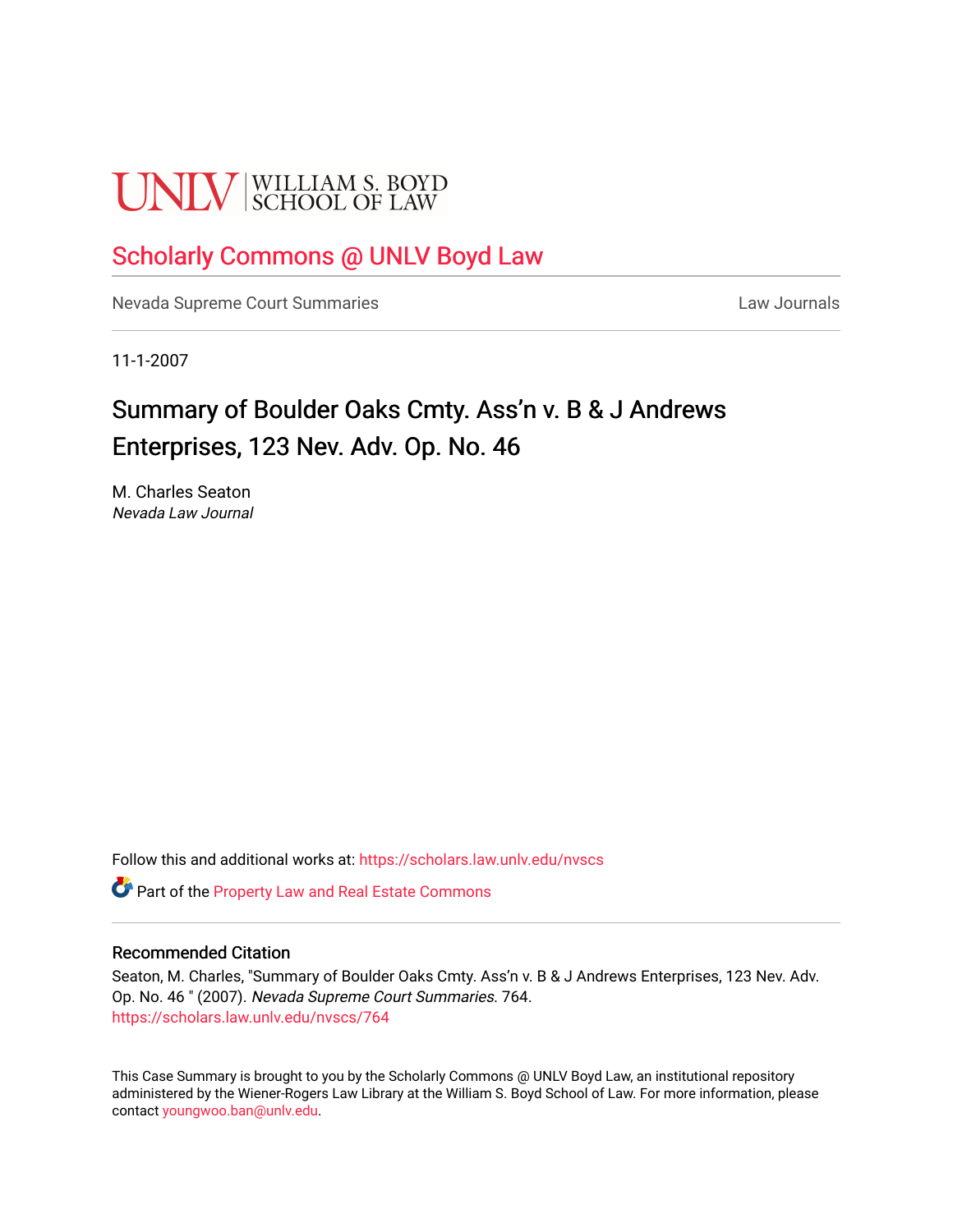### *Boulder Oaks Cmty. Ass'n v. B & J Andrews [E](#page-1-0)nterprises***, 123 Nev. Adv. Op. No. 46 (2007)[1](#page-1-0)**

## **PROPERTY LAW – COMMON INTEREST ASSOCIATIONS**

#### **SUMMARY**

Appeal from a preliminary injunction issued by the district court. The injunction prevented a recreational vehicle lot community association (the association) in Boulder City from amending the community's conditions, covenants, and restrictions (CC&Rs) without the approval of the community's owner and operator.

#### **DISPOSITION/OUTCOME**

Affirmed. Because NRS  $116.003<sup>2</sup>$  $116.003<sup>2</sup>$  $116.003<sup>2</sup>$  allows a common interest community to depart from the statutory text in its governing documents, the definition of "declarant" in the CC&Rs promultgated by respondent controlled over the definition set out in NRS 116.0[3](#page-1-2)5.<sup>3</sup> Respondent met this definition, and thus the association could not amend the CC&Rs without respondent's consent. Consequently, the Supreme Court affirmed the district court's issuance of the preliminary injunction.

#### **FACTUAL AND PROCEDURAL HISTORY**

BCRV developed a common-interest community (resort) in Boulder City, Nevada comprised of recreational vehicle lots, and in 1996, via declaration, established CC&Rs modeled after, but not indistinguishable from, Chapters 82 and 116 of the NRS. BRCV included a provision that required lot owners – seeking to rent their lots to third parties – to use BRCV's rental services, whereby BRCV retained forty-percent of the rental income.

In 2001, BRCV sold – and assigned all of its rights in – the resort to respondent, B & J Andrews Enterprises, LLC ("Andrews"). When lot owners began to rent out their lots without going through Andrews, the respondent moved to enforce the CC&Rs.

The association, in turn, voted to amend the CC&Rs to provide individual lot owners the autonomy to rent their lots without involving Andrews. Andrews immediately sought a preliminary injunction on the ground that the amendment contravened the specified procedures in the association's bylaws and the community's CC&Rs. The association maintained that the amendment was valid and enforceable. The district court sided with Andrews and issued a preliminary injunction denying individual lot owners the right to rent out their lots without Andrew's involvement.

#### **DISCUSSION**

In this appeal, The Nevada Supreme Court upheld the district court's grant of a preliminary injunction because Andrews adequately demonstrated a "reasonable likelihood of

 $\overline{a}$ 

<span id="page-1-0"></span><sup>&</sup>lt;sup>1</sup> By M. Charles Seaton.

<sup>&</sup>lt;sup>2</sup> Nev. Rev. Stat. 116.003 (2007).<br><sup>3</sup> Nev. Rev. Stat. 116.035 (2007).

<span id="page-1-2"></span><span id="page-1-1"></span> $3$  Nev. Rev. Stat. 116.035 (2007).